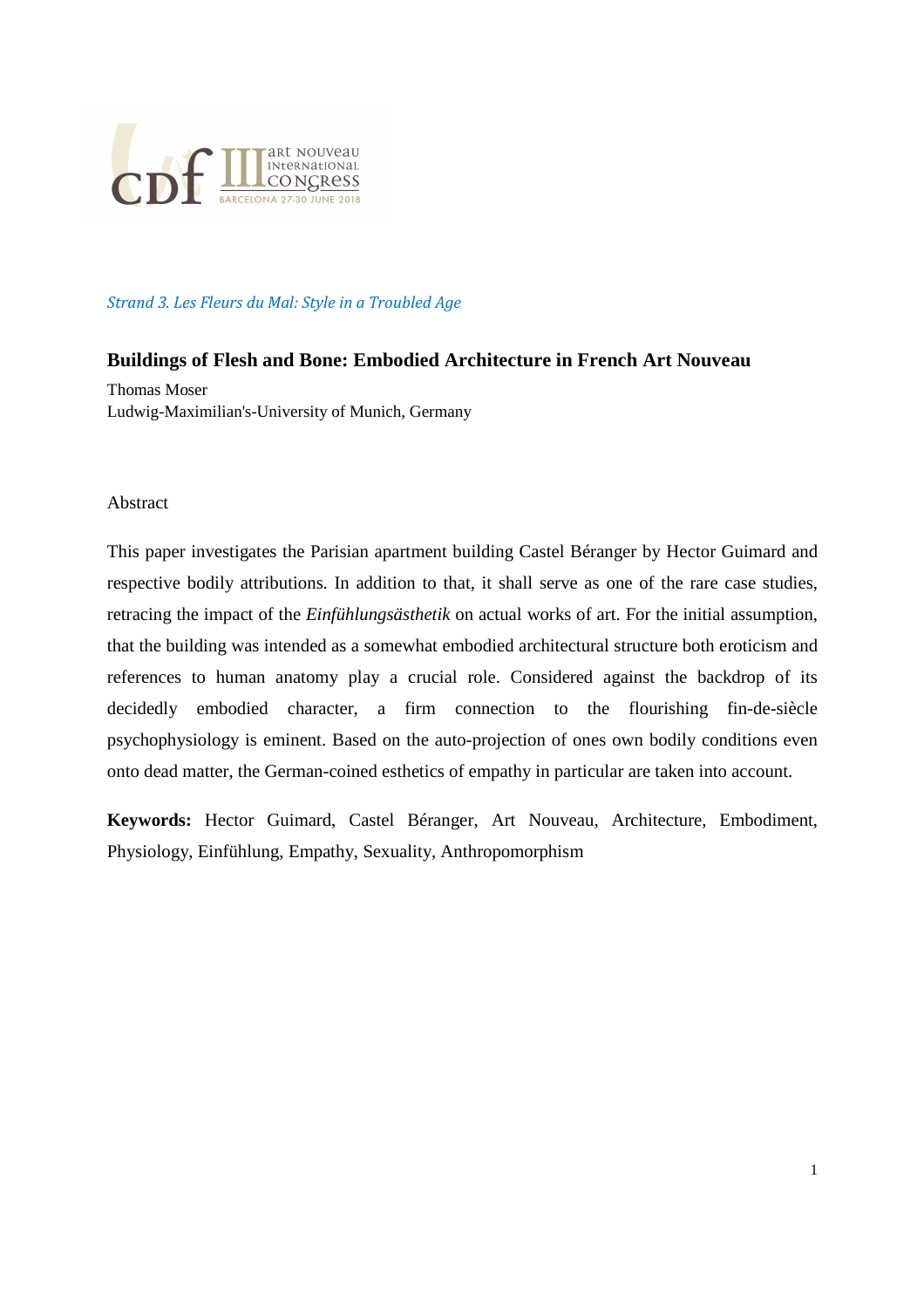

#### **Introduction**

"It's the personal house, shaped by the character, philosophy of life, passions, needs, and dreams of its inhabitants. In the same manner as the body of the snail fills in the shell, whereas the shell emerged from within $"$ <sup>1</sup>

 Ludwig Havesi's (1843-1910) merging of architectonic structure and its inhabitant is nothing short of astonishing: In his terms, the occupant fills the living space to the extent that he becomes a genuine part of it. Reciprocally, the house becomes a part of him or her, attaining human traits. Prima facie, this notion appears mainly metaphorical as character, passions, and dreams belong to psychology rather than to physiology. It is the zoological comparison that adds a physiological twist to this idea. In the case of the snail both the shell and the animal are not only in substance but also two parts of the same body consisting of different materials. The shell – in which the animal can seek shelter – grew from the snail itself. The German term for a snail's shell, 'Schneckenhaus', literally the 'snail's house', reflects this very instance. Its intense bodily quality thereby affects the humanized house: Similar to the interplay between the body of a painter and his work of art, as described by Émile Zola (1840-1902), the body of the inhabitant is extended to the 'body' of his housing.<sup>2</sup> The inhabited building is provided a body in its own right. Once again, this architectural embodiment is, until today, present in the German and French language: 'Baukörper' and 'corps de bâtiment' both signify the 'body of the building'. Hence, Havesi blurs the borders between human and architectonic body and thus between subject and object.

 As remarkable as this idea is, Havesi did not contribute to a general physiology of architecture. Instead, he tried to characterize a specific building in Paris, that is the *Castel* 

 1 "Es ist das individuelle Haus, in dem der Charakter, die Lebensanschauungen, die Passionen, die Bedürfnisse und Träume des Inwohners sich ausprägen, wie die Schnecke mit ihrem Körper das Gehäuse ausfüllt, das sie aus ihrem Innersten abgesondert hat." Ludwig HAVESI: "Castel Béranger", in Ludwig HAVESI (ed.): *Acht Jahre Sezession*, Vienna: Carl Konegen 1906 (1899), p. 125. All translations from German were done by the author, unless otherwise noted.

<sup>2</sup> See Émile ZOLA: "Édouard Manet. Étude biographique et critique", in Émile ZOLA (ed.): *Mes haines – Mon salon – Édouard Manet*, Paris: G. Charpentier 1893 (1867), p. 327f. and 337.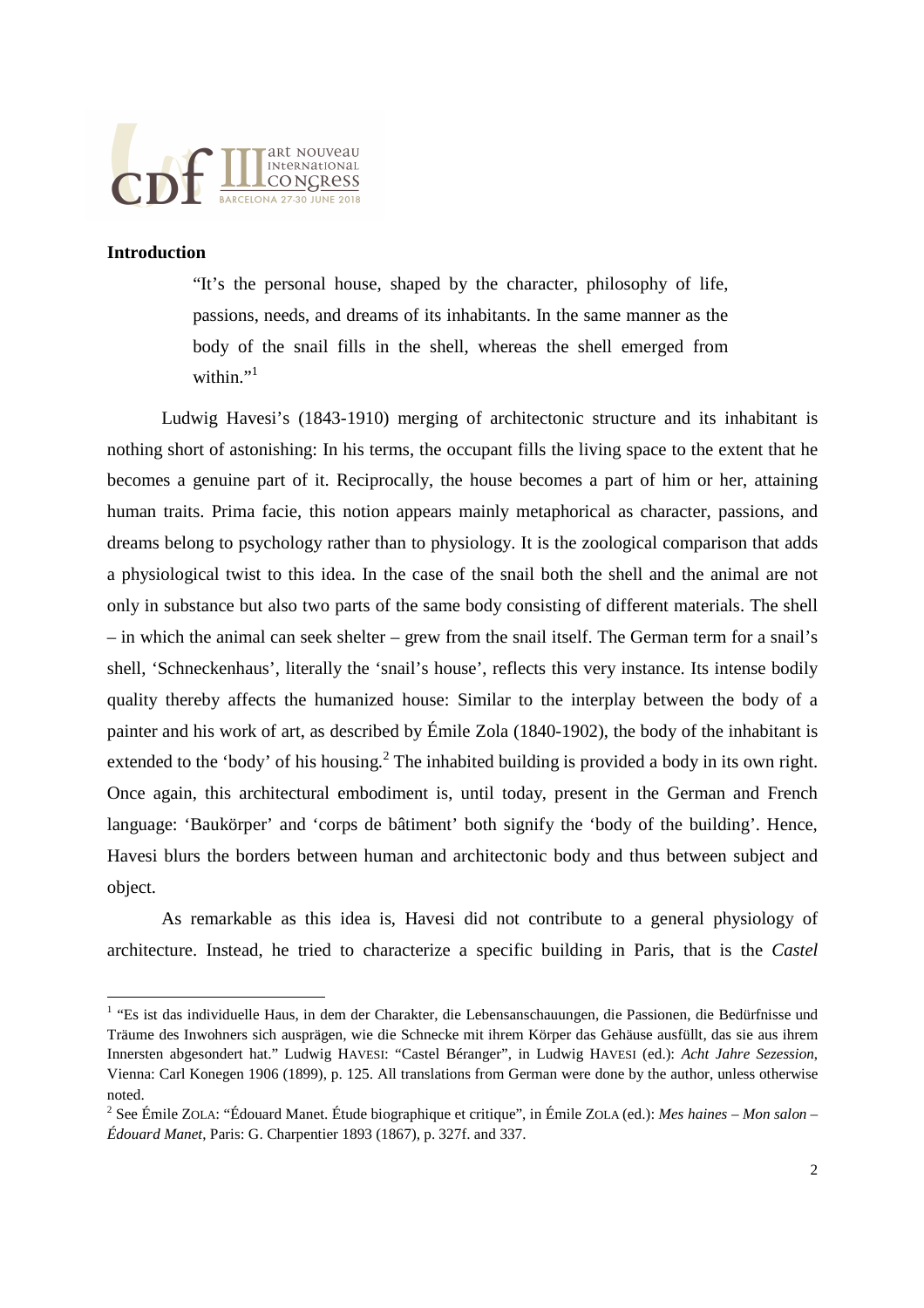*Béranger* by Hector Guimard (1867-1942). Given Havesi's anthropomorphization, this essay will take a look at the milestone building of Art Nouveau architecture and further investigate its assumed body. In the fin de siècle, the reconsideration of the constructed body took place in form of sexual and often erotic architectural vocabulary. The emergence of a scientific physiology in the second half of the  $19<sup>th</sup>$  century raises the question whether the so called 'psychologic turn' did not only evoke a new understanding of the body of the beholder but also of the architectonic body as a subject in a physiological sense. It is against the background of esthetics, art criticism and literature that a physiological reading of both buildings as actual organic bodies – containing even genital organs, bones, and blood vessels – becomes evident. Eventually, the widespread impact of the psycho-physiologically vested concept of the *Einfühlungsästhetik* must be taken into consideration.

#### **The Skeleton Dance**

 In 1894, the widow Fournier commissioned the young architect Hector Guimard to create an immeuble de rapport in the former Rue Lafontaine in the  $16<sup>th</sup>$  arrondissement in Paris. The sources suggest that the wealthy patron granted Guimard's art nearly absolute freedom. Time and time again, the daring artistic program of the *Castel Béranger* is explained via this rare artistic liberty.<sup>3</sup> Guimard's goal was nothing short of a *Gesamtkunstwerk*: From the façade and the decorum to the furniture, paperhanging, carpets and even the door handle, every single detail was designed by himself leaving nothing to chance. He even determined the prospective inhabitants by assigning every apartment to a particular profession. The result was described by Havesi as follows:

> "It's called Castel Béranger, but instead of an ancient French castle, it is just a modern apartment building in Paris. Even the most modern one you could find. There is a world of difference between the Castel Béranger and our new apartment barracks in the much-loved style of construction

 3 For a more detailed building history, see for instance Jo-Anne B. DANZKER (ed.): *Hector Guimard. Castel Béranger – Metropolitain Bolivar* (exhibition catalogue, Museum Villa Stuck, 8. Jul.- 22. Aug.1999), Munich (Germany), Museum Villa Stuck,1999 as well as L. HAVESI: "Castel…".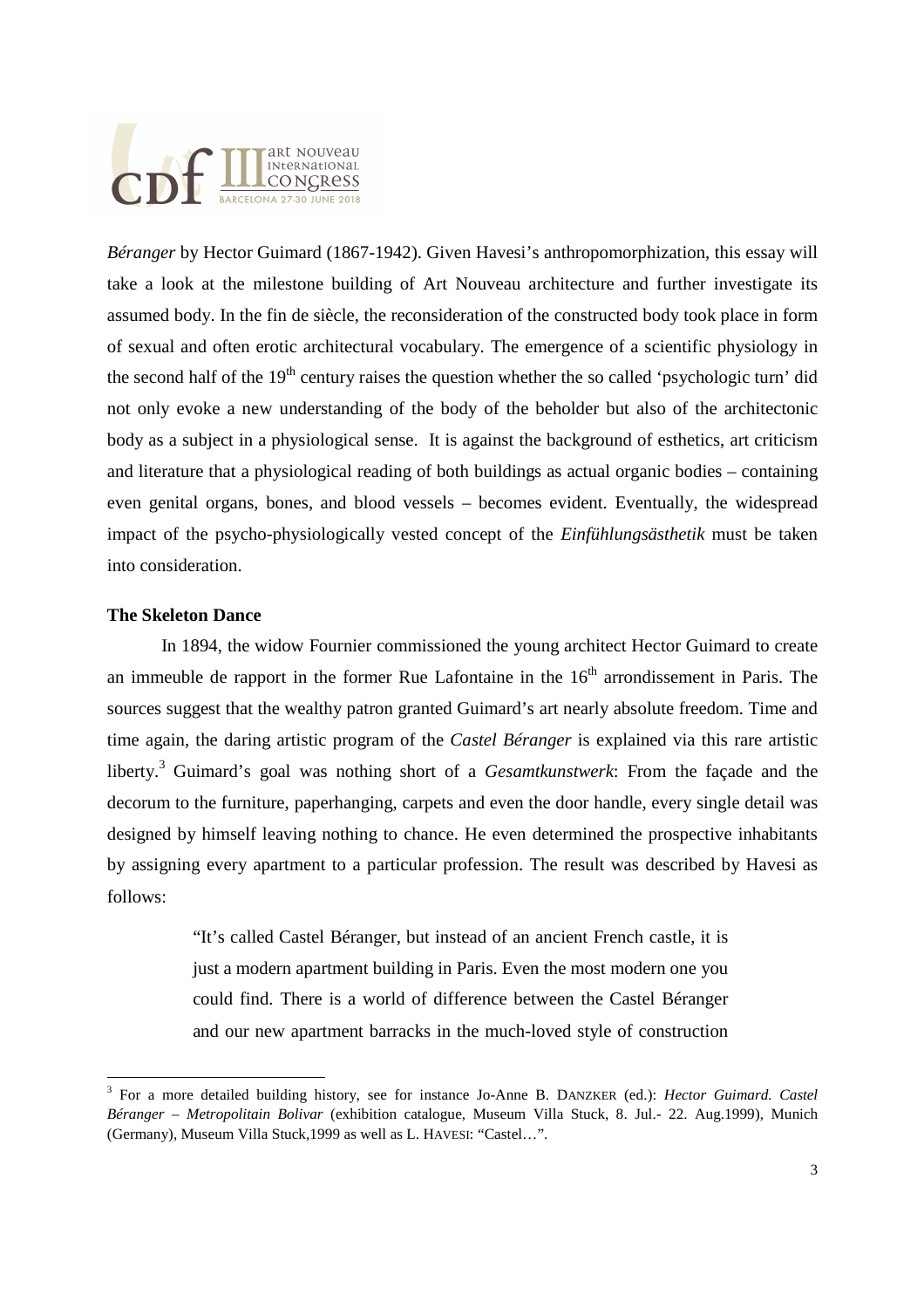

companies. Lately, I caught a member of the Secession commenting on one of those shrugging: 'The façade could be continued unto Trieste'. "<sup>4</sup>

 It goes without saying that the *Castel Béranger* was by no means to be continued to Trieste, as the building was initially reviewed rather ambivalently. Notably the vegetable motifs were criticized at that time as not being French. But, today, I'm not concerned with the entirety of this highly complex building. Instead, I'll give special attention to the vestibule (Fig. 1).

 Entering the vestibule, the longitudinal room points towards a windowed door painted in a color somewhere between alga green and sea blue. The floor is covered by a mosaic display in a mild watery blue on which the greyish floral elements in the corners almost seem to float. The mosaic per se is archeologically referring to an aquatic setting. In antiquity, mosaics were installed close to wet places such as wells, baths, and nymphaea.<sup>5</sup> Altogether, the entire room is dominated by biomorphic shapes. Foremost, the decoration along the walls manufactured by pottery expert Alexandre Bigot (1862-1927) offers valuable clues on how to understand the vestibule. Supported by a mostly rectangular grid, the wall seems to consist of brown cave stones overgrown by deep green algae. Above that, the grid itself turns into biomorphic bars as if supporting the vault. Regarding the entrance, Guimard inserted a *serliana* as well as a lighttransmissive gate made of iron (Fig. 2). Hence, the dim and gloomy atmosphere of the vestibule is intentional. Furthermore, the round shape of the *serliana* rather reminds of the entrance to a cave than to an immeuble de rapport. In a French TV documentary in 2014, Philippe Thiébaut associated the narrow vestibule of the *Castel Béranger* accordingly with a submarine grotto.<sup>6</sup>

 4 "Es heißt Castel Béranger, ist aber keineswegs ein altes französisches Ritterschloß, sondern nur ein modernes Pariser Zinshaus. Sogar das modernste, das es irgendwo gibt. Es ist himmelweit verschieden von unseren neuen Zinskasernen im allbeliebten Baufirmenstil, vor deren einer ich kürzlich einen Herrn von der Sezession achselzuckend sagen hörte: 'Diese Fassade kann man so bis Triest fortsetzen. […]'" Ibid., p. 124.

<sup>5</sup> See for example Edgar Waterman ANTHONY: *A history of mosaics*, Boston, Sargent, 1935 and Peter FISCHER: *Das Mosaik. Entwicklung, Technik, Eigenart*, Vienna and Munich, Schroll, 1969.

<sup>6</sup> *Paris Belle Époque*, France 5, Cinétévé, 2014, [00:10:30] - [00:11:14].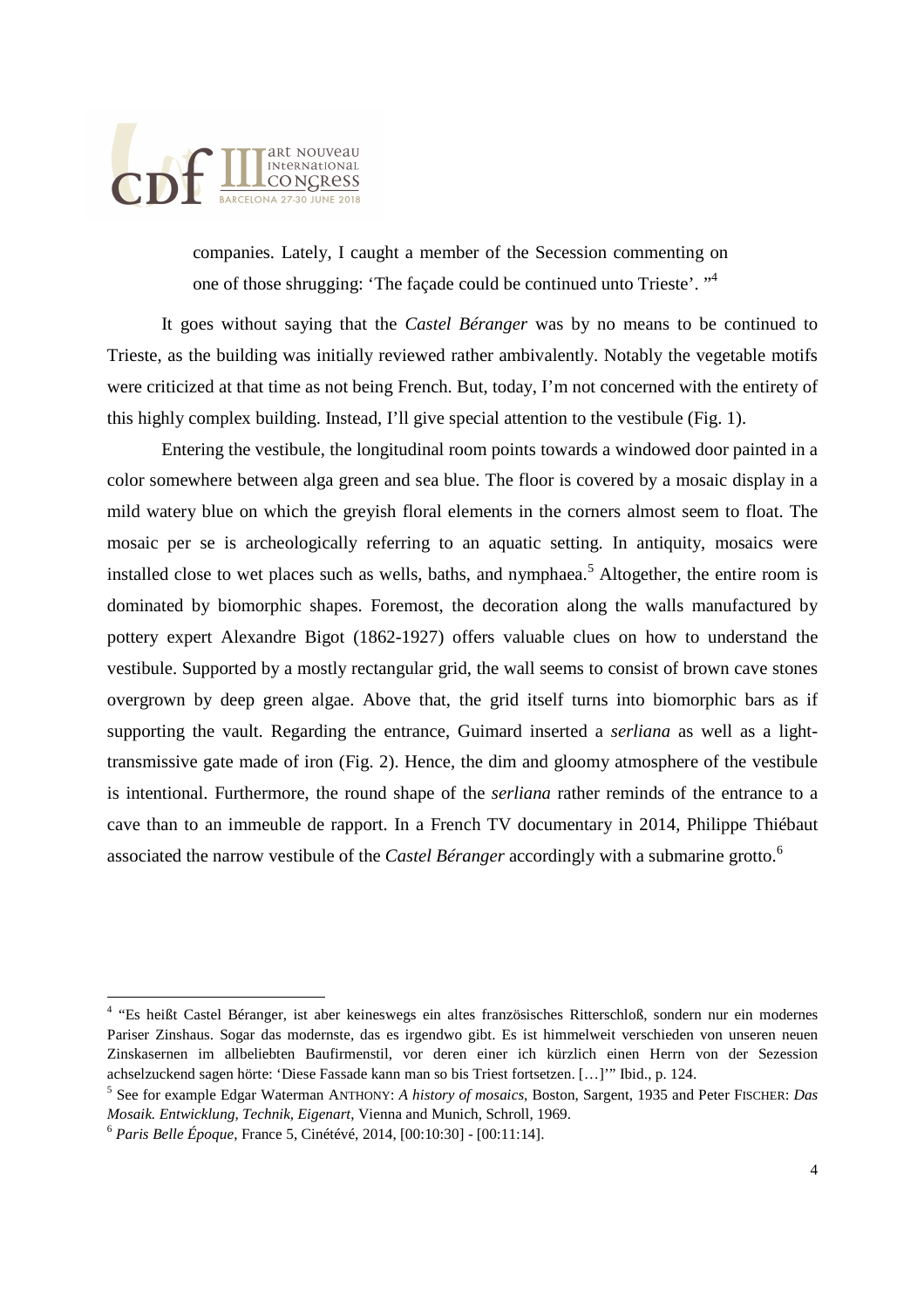# art NOUVeau **MERIANOUVEAU**<br>CONGRESS BARCELONA 27-30 JUNE 2018

l

 Yet, there is also a considerable sexual dimension to the vestibule. First of all, the element water itself is linked to the female sex.<sup>7</sup> During the Belle Époque, this liaison is appreciably omnipresent as a poem by André Fontainas (1865-1948) evidences profoundly:

> "Sur le basalte, au portique des antres calmes, Lourd de la mousse des fucus d'or et des algues Parmi l'occulte et lent frémissement des vagues S'ouvrent en floraisons hautaines dans les algues Les coupes d'orgueil de glaïeuls grêles et calmes.

Le mystère où vient mourir le rythme des vagues Exhale en lueurs de longues caresses calmes, Et le rouge corail où se tordent des algues Etend à la mer des bras sanglants des fleurs calmes – Qui mirent leurs reflets sur le repos des vagues,

Et te voici parmi les jardins fleuris d'algues En la nocturne et lointaine chanson des vagues, Reine dont les regards pensifs en clartés calmes Sont de glauques glaïeuls érigeant sur les vagues Leurs vasques aux pleurs doux du corail et des algues."<sup>8</sup>

 Algae, waves and the 'queen with calm eyes' blend immediately into the décor of the *Castel Béranger* vestibule where all three are incorporated. Both water and woman are alike in that life emerges from within them.

 In addition to that, the wildlife elements decorating the *serliana,* depicting lizards that twist around the pedestal area, resemble sexual symbols as well. Those are not just belonging to the amphibian theme of the vestibule, since the French term 'lézard' signified – besides the

<sup>7</sup> See Inge STEPHAN: " Weiblichkeit, Wasser und Tod. Undinen, Melusinen und Wasserfrauen bei Eichendorff und Fouqué", in: Hartmut Böhme (ed.): *Kulturgeschichte des Wassers*, Frankfurt am Main: Suhrkamp, 1988, p. 234-262.

<sup>8</sup> Remy de GOURMONT: *Le IIme livre des masques. Les masques au nombre de XXIII*, Paris, Société du Mercure de France, 1898, p. 202f.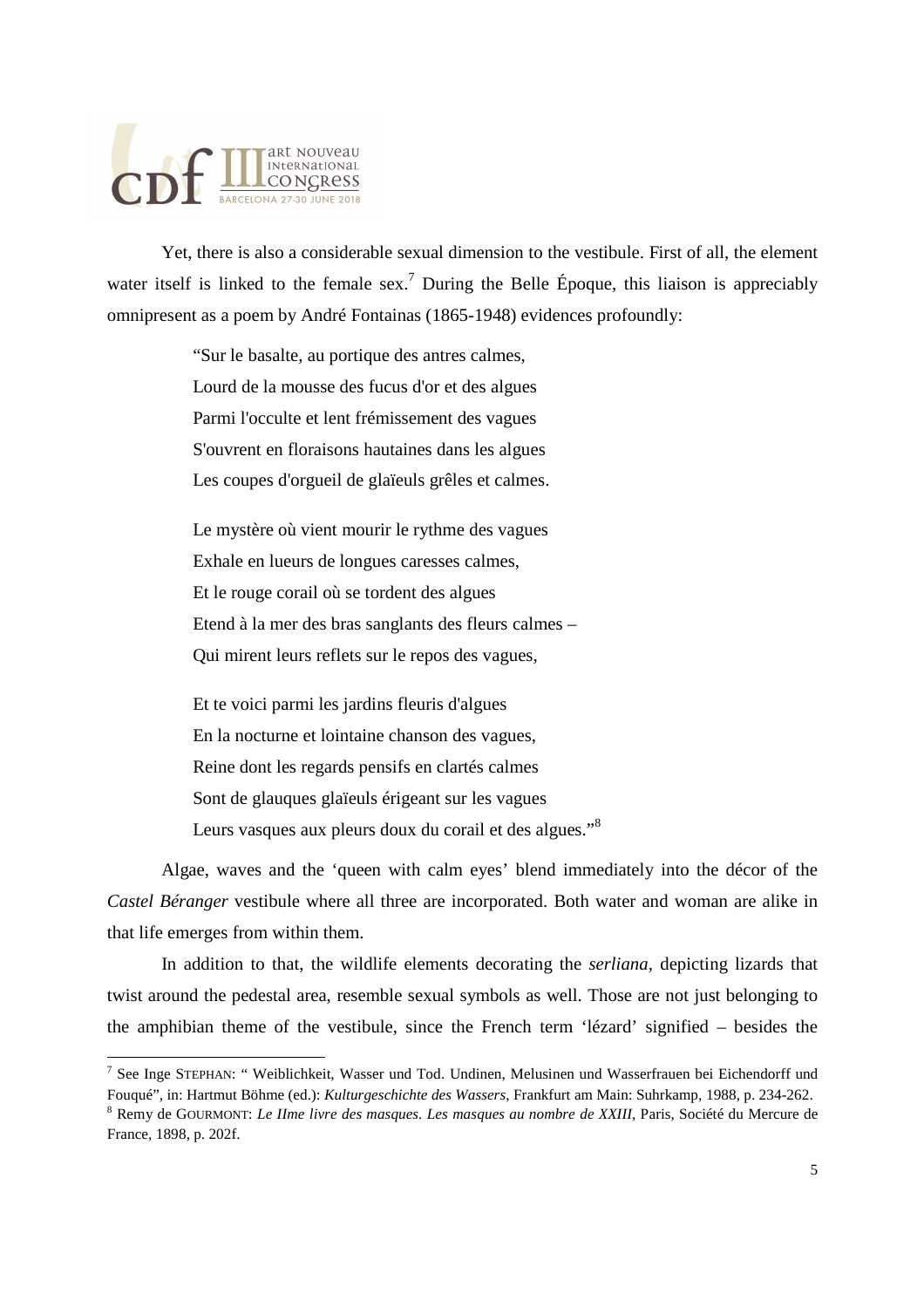animal  $-$  also the male genital.<sup>9</sup> Guymard indicates the sexual implications of the entrance area already before entering the *Castel Béranger*. The overarching grotto-motif is bearing this sensual eroticism likewise, as grottos and caves always carry a polyvalent imagery. Back in antiquity, grottos were places of birth and habitation of gods, nymphs and muses. Ever since, they were understood as places of origination: "It's general interpretation derives from an analogy, equating grotto and womb."<sup>10</sup>

 The analogy of the grotto and female genitalia has already been object to a wide variety of studies.<sup>11</sup> In this respect, Marga Löwer-Hirsch's 1994 psychoanalytic reflections are of utmost interest, for she relates the traditional association of the grotto with the vagina to the actual experience of growing and coming into being within the womb: "The grotto is an interior room, inherent to the female body."<sup>12</sup> It lies exactly within this imminent connotation of the grotto, I'd argue, that Guimard executes the vestibule as a grotto: It signifies a vagina and, therefore, a proper female body. The portal already hints at a place of birth and origination. Behind the delicate gate, Guimard staged a submarine grotto, providing genitalia and gender to the building as a whole. Simultaneously, he calls upon aligned associations like the feeling of security, birth, gender, and the erotic.

 It is hard not to notice this architectonic trend towards eroticized entrance areas. Even in Milano, examples can be found, such as the *Casa Campanini* (Fig. 3) by Alfredo Campanini (1873-1926). The façade finished in 1906 is not only referring to the close-by *Palazzo Castiglioni* but is also adding one allegorical figure on each side of the portal. Both female signifiers of

 9 Georges VIGNES: *Hector Guimard et l'Art Nouveau*, Paris, 1990, p. 31 and Philippe Thiébaut: "Hector Guimard. Die Begeisterung für die Linie", in *Art Nouveau. Symbolismus und Jugendstil in Frankreich* (exhibition catalogue, Institut Mathildenhöhe Darmstadt, 24. Oct. 1999- 13. Feb. 2000), Darmstadt (Germany), Arnold, 1999, p. 206.

<sup>&</sup>lt;sup>10</sup> "[Sie] verdankt [ihre] universale Ausdeutung einem Analogieschluß, der die Erdhöhlen mit dem Mutterschoß gleichsetzt." Fritz EMSLANDER: "Italia sotterranea. Höhlenbilder um 1800", in *Reise ins unterirdische Italien. Grotten und Höhlen in der Goethezeit* (exhibition catalogue, Frankfurter Goethe-Museum, 21.Apr.- 23. Jun. 2002), Frankfurt am Main (Germany), Info-Verlag, 2002, p. 8-30: 13.

<sup>11</sup> Such as Horst BREDEKAMP: Die Erde als Mutterschoß, *Kritische Berichte*, 9, 1981, p. 5-37, Laurence des CARS: "Gustave Courbet. L'origine du monde", in Henri LOYRETTE: *De l'Impressionnisme à l'Art Nouveau. Acquisitions du musée d'Orsay 1990-1996* (exhibition catalogue, Musée d'Orsay, 16. Oct. 1996- 5. Jan. 1997), Paris (France), Réunion des Musées Nationaux, 1996, p. 25-35.

<sup>&</sup>lt;sup>12</sup> "Die Höhle ist ein Innenraum, der dem weiblichen Körper eigen ist." Marga LÖWER-HIRSCH: "Erinnerungen", in Klaus LUTTRINGER: *Zeit der Höhlen*, Freiburg im Breisgau: Rombach, 1994, p. 121-134: 122.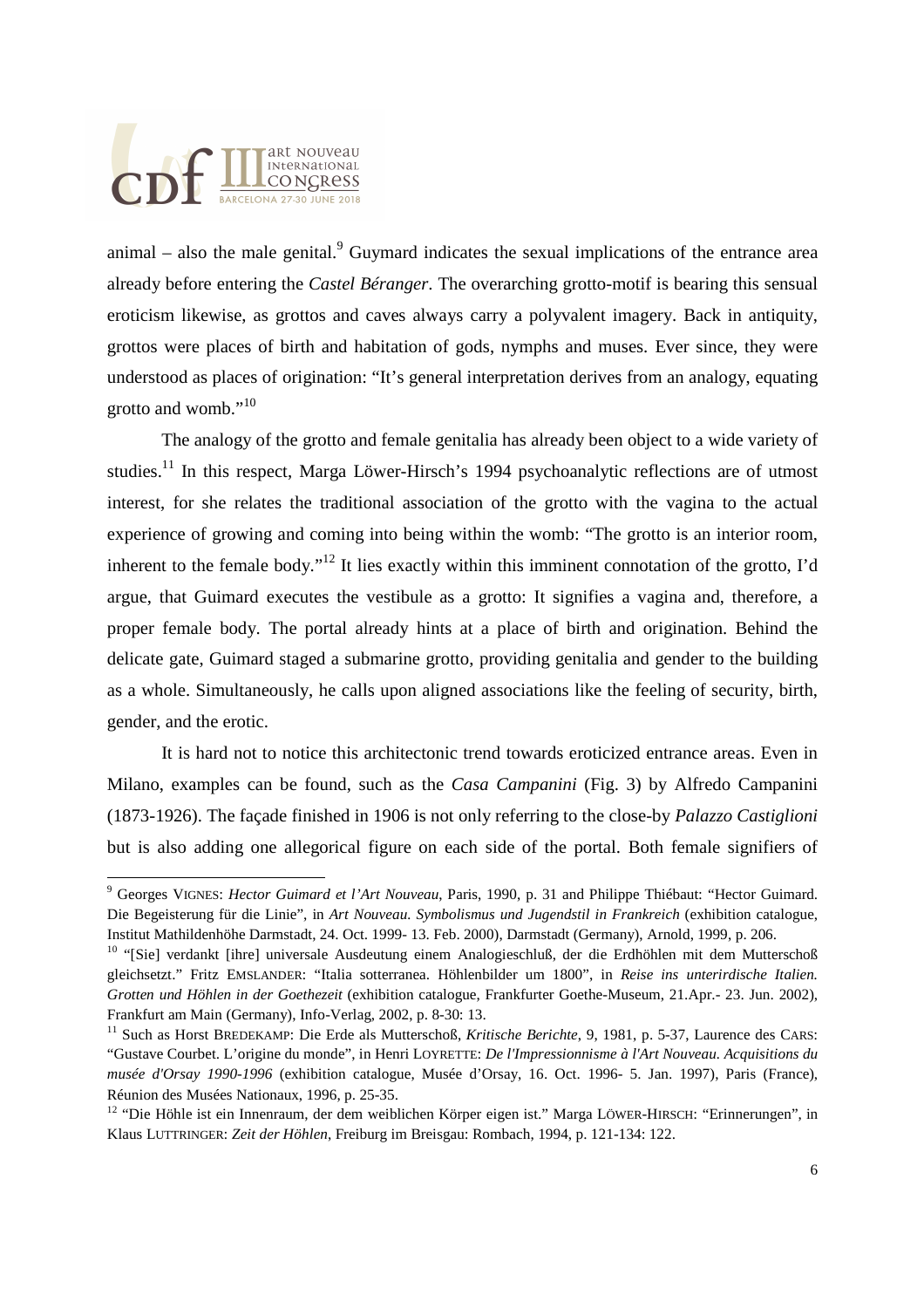# art NOUVeau **MART NOUVEAU**<br>CONGRESS BARCELONA 27-30 JUNE 201

fertility and plenty are entwined with vine and, thereby, addressing the Art Nouveau and Jugendstil on the other side of the Alps. Once again, a see-trough gate made of wrought-iron generates a dim and gloomy, cave-like atmosphere in the vestibule obviously referencing the *Castel Béranger* in Paris. However, in the French capital, Guimard's gender-bodily architecture found followers.

 In 1900, Jules Lavirotte (1864-1929) initiates the building of his so called *Immeuble d'Alexandre Bigot* (Fig. 4) in Paris, for which he was to be awarded by the city council in the year after. The spectacular Art Nouveau façade offers a whole conglomeration of sexual motifs, culminating in the entrance area. The plant-like ornament of flamed sandstone framing the actual entrance entangles a profane version of Adam and Eve. Notably, the female figure, executed by Jean-Baptiste Larrivé (1875-1928), states the overall theme: she is not only observing the passing beholder from above but also seems to pose flirtatiously, recalling Émile Zola's famous Nana. The metal fittings on the wooden door adorned with peacocks that are taken from the traditional iconography of Hera, and the somewhat secularized iconography of Adam and Eve initiate an erotic tension and are being mingled with the door pull that in turn resembles a highly plastic lizard. Its elegant shape invites to be touched and, thereby, to open the door. The coquetry of Lavirotte's employment of traditional iconography lies exactly within this haptic act. As already mentioned, the term 'lézard' signified not only the animal but also male genitalia. This door pull is unambiguously reflecting the equivocal connotation. The alienation of Eve and the oddly coy Adam point to a sexual direction in general, whereas the door itself and its frame become even more explicit: The slender door and the oval windows above depict an upside-down phallus. However, its framework, provided by the actual building draws upon the floral vocabulary of forms identified with female genitalia. In the case of the *Immeuble d'Alexandre Bigot*, the 'body' of the building is also constituted by its genitalia.

 Regarding Guimard's *Castel Béranger*, an anthropomorphic reading of the building can be traced back even to its time of origin. Several times, Guimards artistic vocabulary – borrowed from the famous Belgian architect Victor Horta – was compared to human anatomy. Victor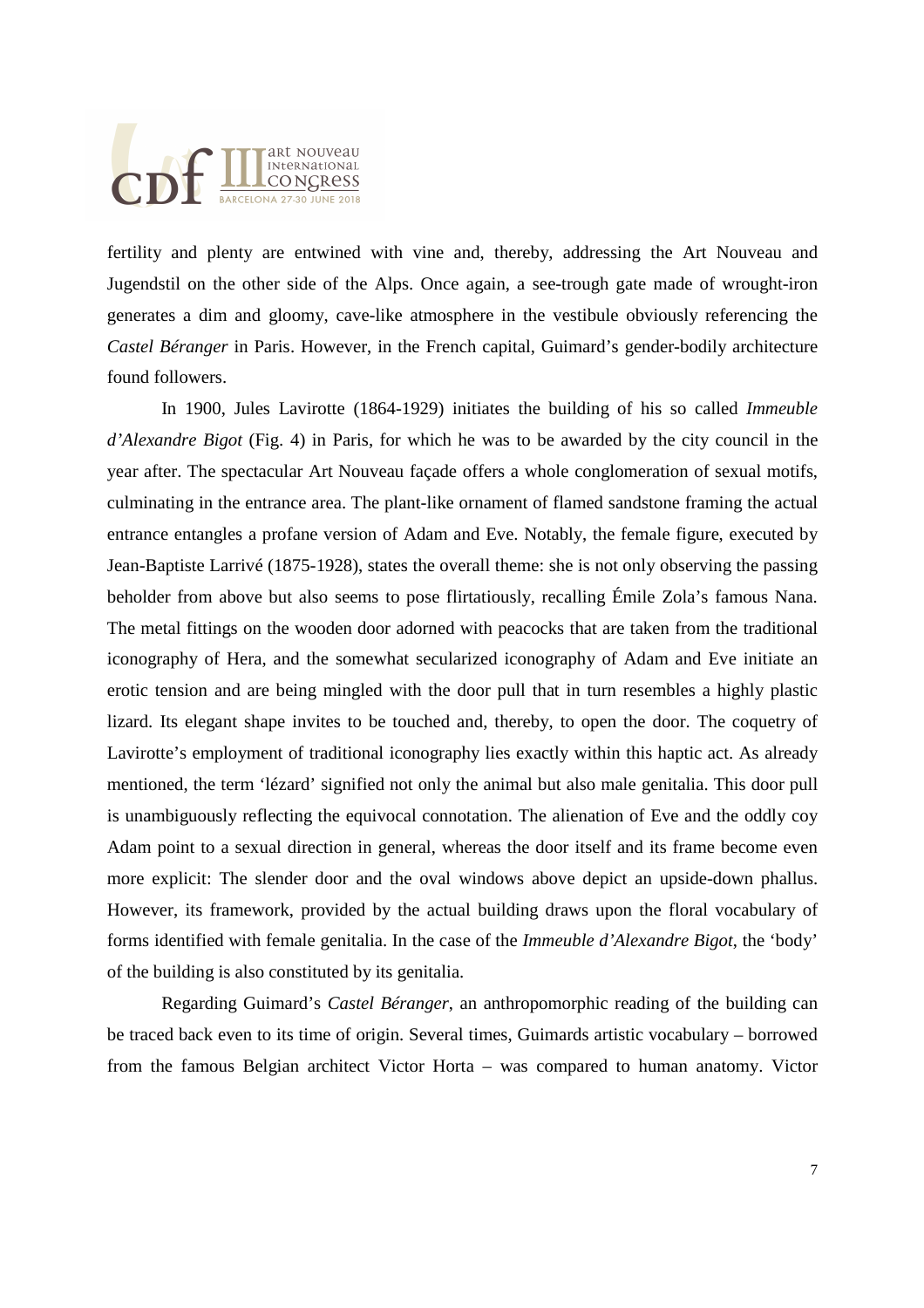Champier (1851-1929) refers to the pervasive art nouveau elements as a "danse des tibias"<sup>13</sup> and a general "art des osselets"<sup>14</sup>. Accordingly, Ludwig Havesi described the respective forms as being "rückgratartig"<sup>15</sup> (spine-like) and the biomorphic elements as arteries, veins and lymphatic vessels<sup>16</sup>

> "Due to the excessive use of expressive form, one finds door handles, taps, cover plates etc. there, that were shaped like thighbones with actual round heads, or an ischium, accompanied by an acetabular notch. Others resemble heel and collar bones. […] The ornament made of stone has something cartilage-like to it. Its blurry hollows recall auricles or something near it."<sup>17</sup>

All in all, this ubiquitous anthropomorphism felt remarkably "anatomisch"<sup>18</sup> (anatomical) to Havesi. No wonder, critical reviews based their criticism on this very characteristic. Émile Molinier (1857-1906), for instance, certified the Castel Béranger "nervures"<sup>19</sup> and furniture that appeared to be made of bone.<sup>20</sup> Even though resembling a human body visually, it would lack a 'healthy' style whatsoever:

> "Mais la vie et le développement en seraient incertains parce qu'il n'aurait pas de racine: mauvais condition pour vivre et prospérer. [...] Mais ce style est à un style vivant ce qu'est l'automate à un être en chair et en os."*<sup>21</sup>*

 <sup>13</sup> Victor CHAMPIER: "Le Castel Béranger", *Revue des arts décoratifs*, 19, 1899, p. 1-10: 10.

 $14$  Ibid.

<sup>15</sup> L. HAVESI: "Castel…", p. 126.

<sup>16</sup> Ibid., p. 127.

<sup>&</sup>lt;sup>17</sup> "Da gibt es Türklinken, Hähne, Deckelgriffe usf., die wirklich vor lauter Gefühlsform einem Schenkelknochen mit den richtigen Rollhügeln gleichen, oder an Sitzbeinhöcker nebst eirundem Hüftloch, an Fersenbeine und Schlüsselbeine erinnern. […] Das Steinornament aber hat etwas eigentümlich Knorpelartiges, mit weichen verschwimmenden Höhlungen, die an Ohrmuscheln u. dergl. gemahnen." Ibid., p. 126f.

<sup>18</sup> Ibid., p. 127.

<sup>19</sup> Émile MOLINIER: "Le Castel Béranger", *Art et décoration*, 5, 1899, p. 76-81: 80.

 $20$  Ibid.

 $^{21}$  Ibid., p. 78f.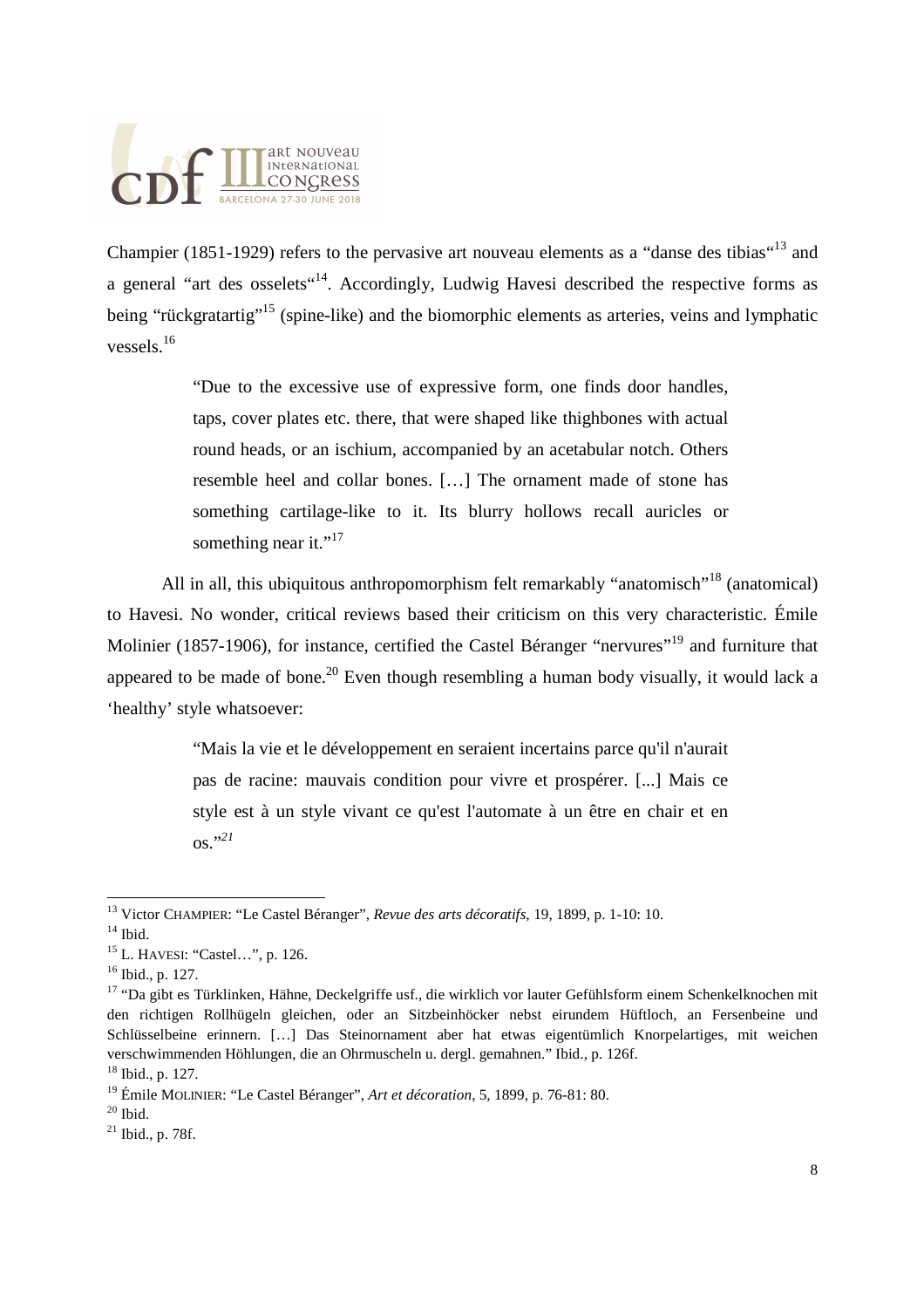### art nouveau INternational **LONGRESS** BARCELONA 27-30 JUNE 2018

 Even when criticizing Guimard's architecture, the human body serves as essential reference figure. Ultimately, the Castel Béranger was obviously noticed as resembling the canon of human anatomy. No matter whether this was appreciated or not, critics agreed on that point. Also, the anatomical associations transcend the domain of the saucy erotic and verify its intentional evocation of a human body to an even greater extent.

#### **Mirror, Mirror**

 Whereas hitherto existing studies on the *Castel Béranger* tend to construe the sexual vocabulary of fin de siècle architecture as a mere sign of the ubiquitous obsession for vitalistic metaphors, I'd like to consider another influence, namely psychophysiology. It goes without saying that the widespread vitalism in Art Nouveau and Jugendstil culture is undoubtedly crucial to both the *Castel Béranger* and the *Immeuble d'Alexandre Bigot*. Eventually, psychophysiology and the vitalist paradigm in late  $19<sup>th</sup>$  century are not completely separable from each other, even so offering a new perspective.

In the wake of physiology during the second half of the  $19<sup>th</sup>$  century, sensual perception became of particular interest.<sup>22</sup> Against the background of Johannes Müller's detachment of outer stimulus of the sensual organ and consequent inner sensual feeling, Hermann von Helmholtz (1821-1894) and his successors developed a whole new understanding of the working of the senses. As George Roque showed recently, the active physiological working of human vision was adapted by the French physiology rather quickly in the decades to come.<sup>23</sup> The disjunction of inner and outer sensuality and the consequent rethinking of vision had a massive impact on the field of esthetics and artistic practices as it introduced a possible scientific foundation for the idea of actual sensual feelings accompanying the sense of sight. Herein lies a major achievement of psycho-physiology dealing with the physiological dimension of psychological phenomena.

<sup>22</sup> See Robert JÜTTE: *Die Geschichte der Sinne. Von der Antike bis zum Cyberspace*, München, Beck, 2000, notably p. 140-254.

<sup>&</sup>lt;sup>23</sup> Georges ROQUE: "La sensation visuelle selon Hermann von Helmholtz et sa réception en France", in Jacqueline LICHTENSTEIN et al. (ed.): *Vers la science de l'art. L'esthétique scientifique en France. 1857-1937*, Paris: PUPS, 2013, p. 117-129. For instance, studies of Helmholtz, Lotze and later Wilhelm Wundt (1832-1920) were quickly translated into French.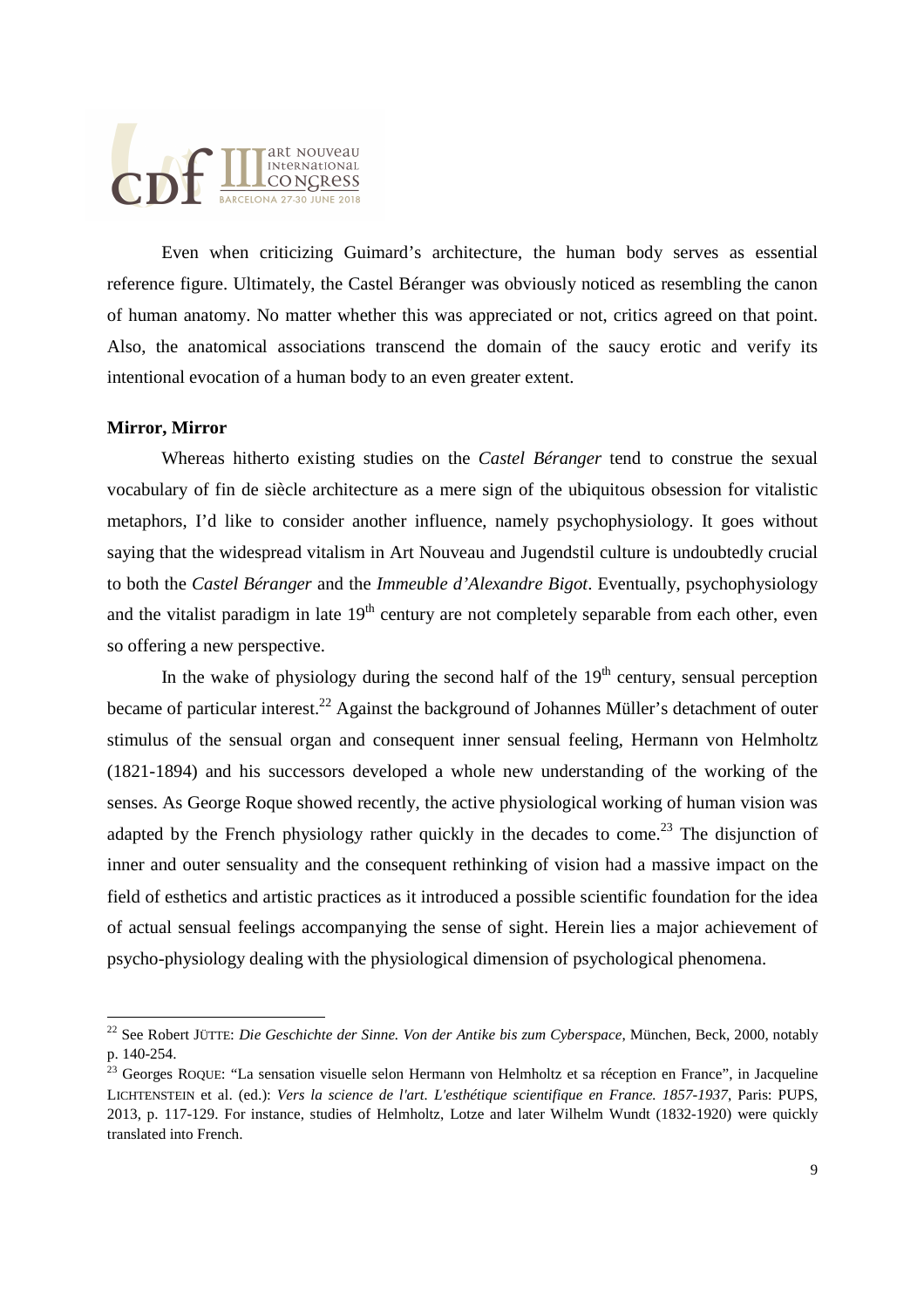In addition, the 'physiological turn' led to a new value of the human body. As perception was now dependent on the condition of the beholding subject, the idealistic autarky of perception was seriously called into question. In the case of esthetics, perception was more and more understood as subjective process in close relation to the perceiving subject. Accordingly, the body was soon considered the significant element in art and art appreciation. This shift was perpetuated by psycho-physiological esthetics around 1900 that moved away from questions regarding the characteristics of works of art in favor of esthetic perception.<sup>24</sup> Jacqueline Lichtenstein pointed out that this cognitive subjectivity played a constitutive role in the rise of late  $19<sup>th</sup>$  century vitalism.<sup>25</sup> In contrast to Helmholtz and Rudolf Hermann Lotze (1817-1881), in the fin de siècle, the work of art was not merely seen in relation to the mechanics of the body only. In lieu thereof, shape and posture of the human body become a key factor.

In the second half of the  $19<sup>th</sup>$  century, a specific theory derives from the young field of psycho-physiologically infused esthetics. The German-coined term 'Einfühlungsästhetik', the esthetics of empathy, rely heavily on the mentioned bodily modes of perception. Then again, it was influenced by concepts of a rather romantic empathizing with nature, as famously described by Johann Gottfried Herder (1744-1803):

> "It's the nature of the soul that shaped all remaining animus and mental forces after itself, affecting even the most trivial actions. In order to feel this very nature of the soul, you ought to go back to another age, to history, and to heavenly realms, feel and empathize with everything there  $is$ ".  $^{26}$

 $\overline{a}$ <sup>24</sup> Wilhelm PERPEET: "Historisches und Systematisches zur Einfühlungsästhetik", *Zeitschrift für Ästhetik und Allgemeine Kunstwissenschaft*, 11, 1966, p. 193-216: 197f. and Simone WINKO, *Kodierte Gefühle. Zu einer Poetik der Emotionen in lyischen und poetologischen Texten um 1900*, Berlin: Erich Schmidt, 2003, p. 190.

<sup>&</sup>lt;sup>25</sup> "Il devient par contre évident dans les années 1880-1920 qu'une sorte de réaction irrationaliste se déploie, l'esthétique scientifique se dépassant elle-même en une forme de vitalisme délirant." Jacqueline LICHTENSTEIN: "Pour une aisthesis", in Jacqueline LICHTENSTEIN et al. (ed.): *Vers la science …*, p. 7-17: 16.

<sup>&</sup>lt;sup>26</sup> "Ganze Natur der Seele, die alle übrige Neigungen und Seelenkräfte nach sich modelt, noch auch die gleichgültigsten Handlungen färbet - um diese mitzufühlen [...], gehe in das Zeitalter, in die Himmelsgegend die ganze Geschichte, fühle dich in alles hinein". Johann Gottfried HERDER: *Auch eine Philosophie der Geschichte zur Bildung der Menschheit. Beytrag zu vielen Beyträgen des Jahrhunderts*, Riga: Hartknoch, 1774, p. 46.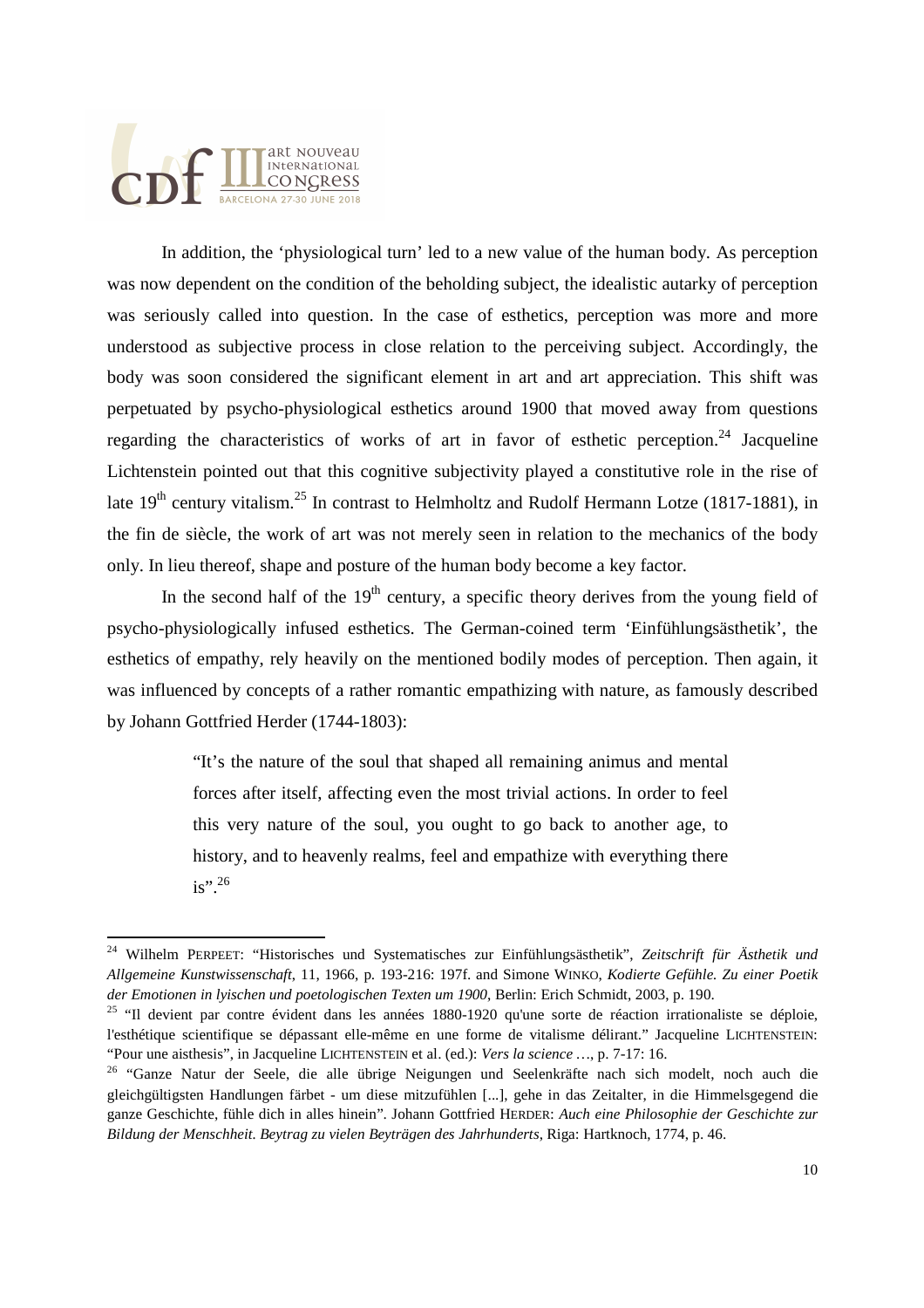During the 1870s, the notion of empathizing with something and someone is provided with a scientific fundament by psycho-physiological ideas. Initiated primarily by Friedrich Theodor Vischer (1807-1887) and his son Robert (1847-1933), the *Einfühlungsästhetik* is a theory of human projection insofar as it links vision to a constant auto-projection of one's own body. In the case of another person this model is rather trivial: If contemplating on a depiction of the Crucifixion of Christ, one would experience a bodily sensation due the projection of my own body onto that one of Christ, consequently relating to his emotions and reproducing those inside oneself. The philosopher Theodor Lipps (1851-1914) pointed out the importance of movement and the reception of movement for empathetic experiences, transforming those into the so called 'Intersubjektivitätspsychologie' (intersubjective psychology).<sup>27</sup> However, Lipps insists that this type of communication is not actually taking place between two subjects:

> "Therewith, the mere nature of esthetic empathy is identified […]. It's the experience of a human being. However, this human being can necessarily be oneself only. Hence, I experience myself in the very gestalt in front of me."<sup>28</sup>

 This results in a subject-centered self-involvement of empathy that renders another subject obsolete. Thus, non-human objects ought to be taken into account as well. Interestingly enough, this effect would not only occur regarding entities already suited with the shape of an actual human body:

> "The eye absorbs the light waves, processing them to the brain. But then, the esthetical inside converts this physical stimulus into a mental one. In consequence, we confuse the exterior quality of the stimulus with the

<sup>27</sup> See Theodor LIPPS: *Aesthetik. Psychologie des Schönen und der Kunst*, vol. 1 and 2, Hamburg, Leopold Voss, 1903 and 1906.

<sup>&</sup>lt;sup>28</sup> "Damit ist nun erst eigentlich das Wesen der ästhetischen Einfühlung bezeichnet [...] Sie ist in ihrem letzten Grunde allemal das Erleben eines Menschen. Dies ist aber das Erleben meiner selbst. Ich also fühle mich als Mensch in der Gestalt, die mir entgegen tritt." T. LIPPS: *Aesthetik*… vol. 2, p. 49.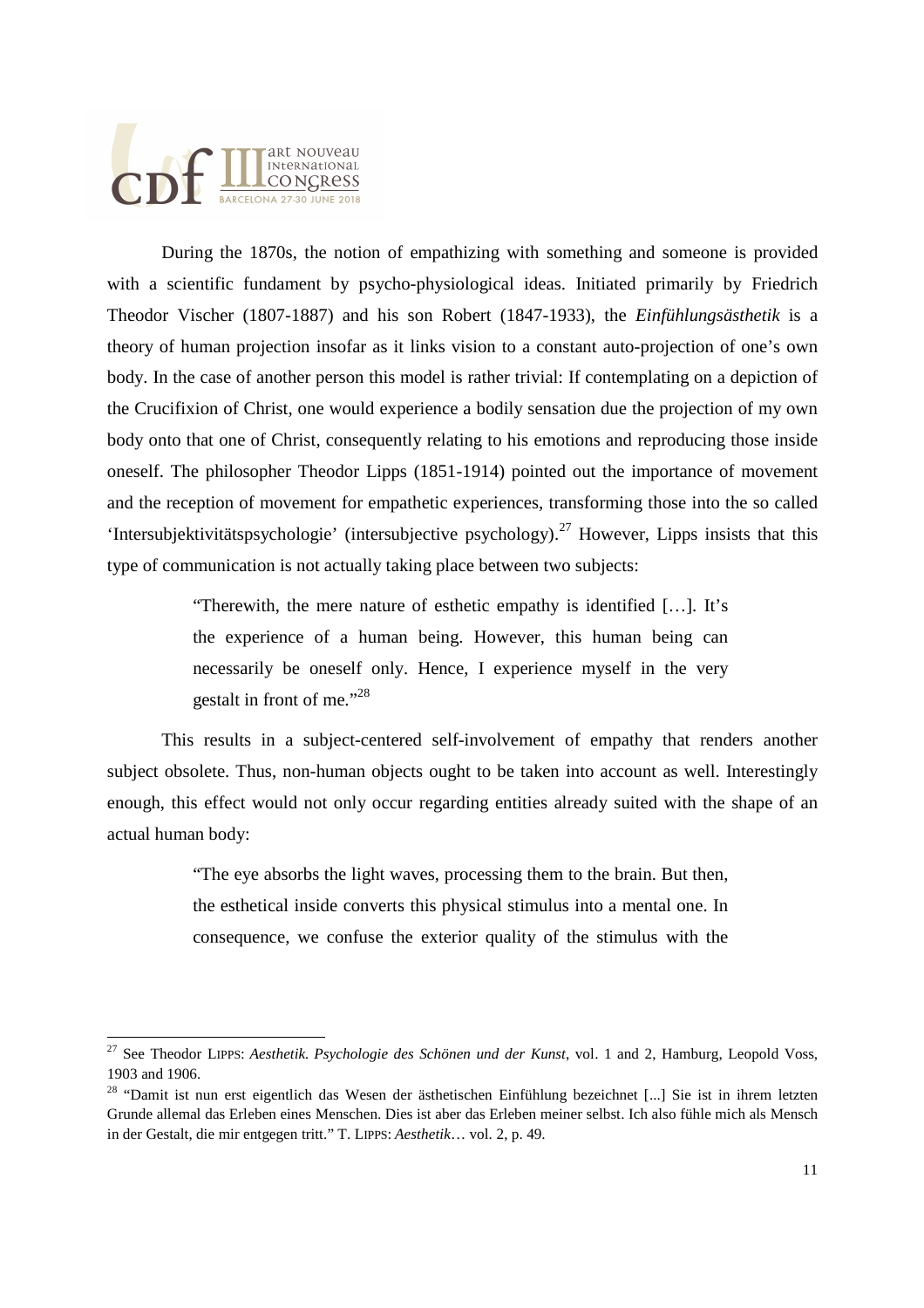

quality of our mental sensation. It's for that reason, that we came to speak of growling thunder, anxious chiaroscuro, and happy sky blue."<sup>29</sup>

 Here, the main principle of the *Einfühlungsästhetik* becomes evident in terms of language: By projecting our bodily conditions onto nature, we came to describe nature in terms that ought to describe a human and not nature. Accordingly, anthropomorphisms were concurrently situated in an anthropological context, as they were similarly fueled by the constant equation of human bodies and practically every existing matter – foremost dead matter, that is art.

 Art historian Heinrich Wölfflin's (1864-1945) 1886 dissertation premises the paradigm of *Einfühlung*. That is, because architecture is characterized via a repertoire borrowed from anatomy and human affectivity. His rhetorical anthropomorphization and every subsequent variation of empathy is once more bound to the constitution of the human body:

> "One can understand only what one is capable of oneself. Solely because we're in possession of a body ourselves, bodily forms can be significant to us. Being exclusively optical creatures, we'd be unable to evaluate the bodily world in an esthetical manner."<sup>30</sup>

 Kartsten Stueber identified the underlying phenomenon as an analogy between human vision and the "expressive quality of human vitality in the body"<sup>31</sup>. It is only because we have a body of our own which we continuously project onto architectural structures, vital architectonic qualities such as weight, balance, and hardness would leave an impression on us.

<sup>&</sup>lt;sup>29</sup> "Das Auge saugt dabei die Lichtwellen ein, die sich in seinem Instrument zum Hirn fortsetzen. Diese physische Reizung wird aber vom ästhetischen Innenleben zu einer seelischen umgesetzt, so daß wir ihre äußere Qualität mit der Qualität unseres seelischen Gefühls verwechseln; und daher kommt es, daß wir von zornigem Gewitterlicht, bangem Helldunkel, seligem Himmelsblau sprechen." Robert VISCHER: *Ueber ästhetische Naturbetrachtung*, s.l., [1893], p. 196.

<sup>&</sup>lt;sup>30</sup> "Man versteht nur, was man selbst kann. Körperliche Formen können charakteristisch sein, nur dadurch, dass wir selbst einen Körper besitzen. Wären wir bloß optisch auffassende Wesen, so müßte uns eine ästhetische Beurteilung der Körperwelt stets versagt bleiben. [...]." We're dependent on our body, gathering a vast trove of experience "die uns erst die Zustände fremder Gestalten mitzuempfinden befähigen." Heinrich WÖLFFLIN: *Prolegomena zu einer Psychologie der Architektur*, Berlin, Gebr. Mann, 1999 (1886), p. 9.

<sup>31</sup> Karsten R. STUEBER: *Rediscovering empathy. Agency, folk psychology, and the human sciences*, Cambridge, MIT Press, 2006, p. 7.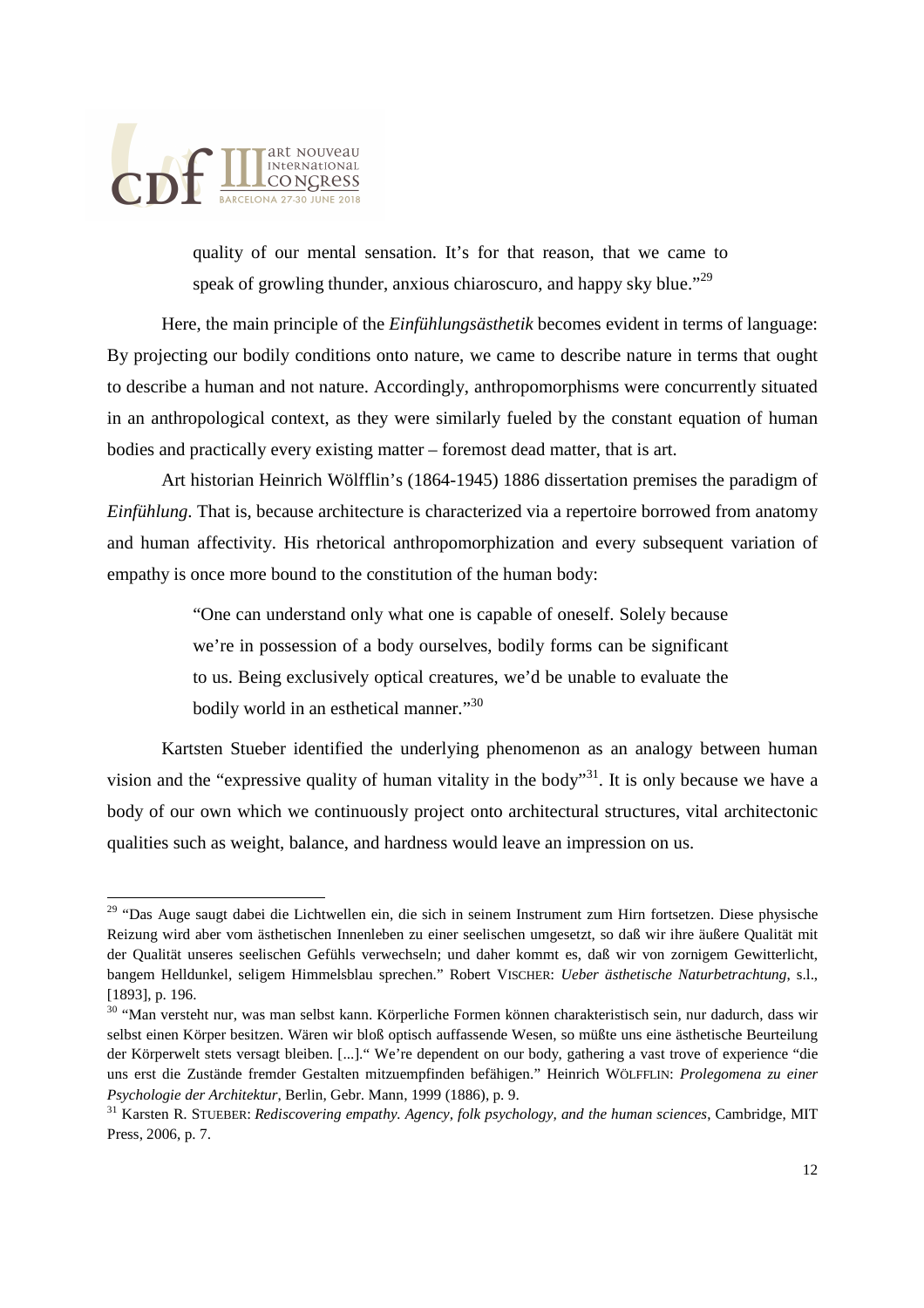It would be tempting to apply the *Einfühlungsästhetik* to the *Castel Béranger* and the *Immeuble d'Alexandre Bigot*. While the history of science has productively worked on *Einfühlungsästhetik*, genuine art historical studies are few in numbers. Even though, it is a matter of esthetics. Yet, the more fruitful attempts to pin down artistic reflections on the theory suggest a tendency to evoke or at least indicate bodily shapes and closely related signs in order to promote and foster the incorporation of the beholder's body.<sup>32</sup> Both buildings also fit into the fin-de-siècle mingling of floral, animal, and human reproduction as basic bodily conditioning as into the definite temporal bloom of the *Einfühlungsästhetik*. Just like the heretofore scientifically revolutionized idea of sexuality and reproductive instinct in the biomorphic vocabulary of both buildings, aspects of the psycho-physiological theories of the period are present in the embodied architecture. Nothing less than an oblique influence seems apparent, as Guimard's and Lavirotte's anthropomorphization goes so strikingly well with the paradigm of the body. A prime concert, though, could be the strong tie of the *Einfühlungsästhetik* to the German-speaking countries only.

 The French reception of the *Einfühlungsästhetik* is yet to be systematically discovered, but a recent volume shed some first light on the topic.<sup>33</sup> As the profound German influence on French physiology is beyond doubt, a debate on psycho-physiological theories unfolded as well. The paradigmatic impact of these ideas in Europe brought Frank Büttner to its characterization as "psychological turn"<sup>34</sup>.

<sup>32</sup> See for instance Dario GAMBONI: *Potential Images. Ambiguity and indeterminancy in modern art*, London, Reaktion Books, 2002, Hubertus KOHLE: "Les hallucinations d'Arnold Böcklin. L'art à l'époque de la psychologie scientifique", in Claire BARBILLON (ed.): *Histoire de l'art du XIXe siècle. 1848-1914. Bilans et perspectives*, Paris: École du Louvre, 2012, p. 679-690 and Thomas MOSER: *Das Primat des Körpers. Eine Psychophysiologie der Schmerzerotik im Fin de Siècle*, München, Open Access LMU, 2015 (<https://epub.ub.uni-muenchen.de/26093/>. Consulted on 29.04.2018).

<sup>33</sup> See J. LICHTENSTEIN et al. (ed.) *Vers la science*… A few years earlier, Barbara Kontae inquired Van Gogh's implementation of the *Einfühlungsästhetik*, suggesting its *omnipresence* in late 19<sup>th</sup> century Europe. See Barbara KONTAE: *Lebendige Kunst. Psychologische Ansätze zur Van Gogh-Deutung*, München, Open Access LMU, 2010 (<https://epub.ub.uni-muenchen.de/11790/>. Consulted on 29.04.2018)

<sup>&</sup>lt;sup>34</sup> Frank BÜTTNER: "Das Paradigma "Einfühlung" bei Robert Vischer, Heinrich Wölfflin und Wilhelm Worringer. Die problematische Karriere einer kunsttheoretischen Fragestellung", in Christian DRUDE/Hubertus KOHLE (ed.): *200 Jahre Kunstgeschichte in München. Positionen, Perspektiven, Polemik. 1780-1980*, München: Deutscher Kunstverlag, 2003, S. 82.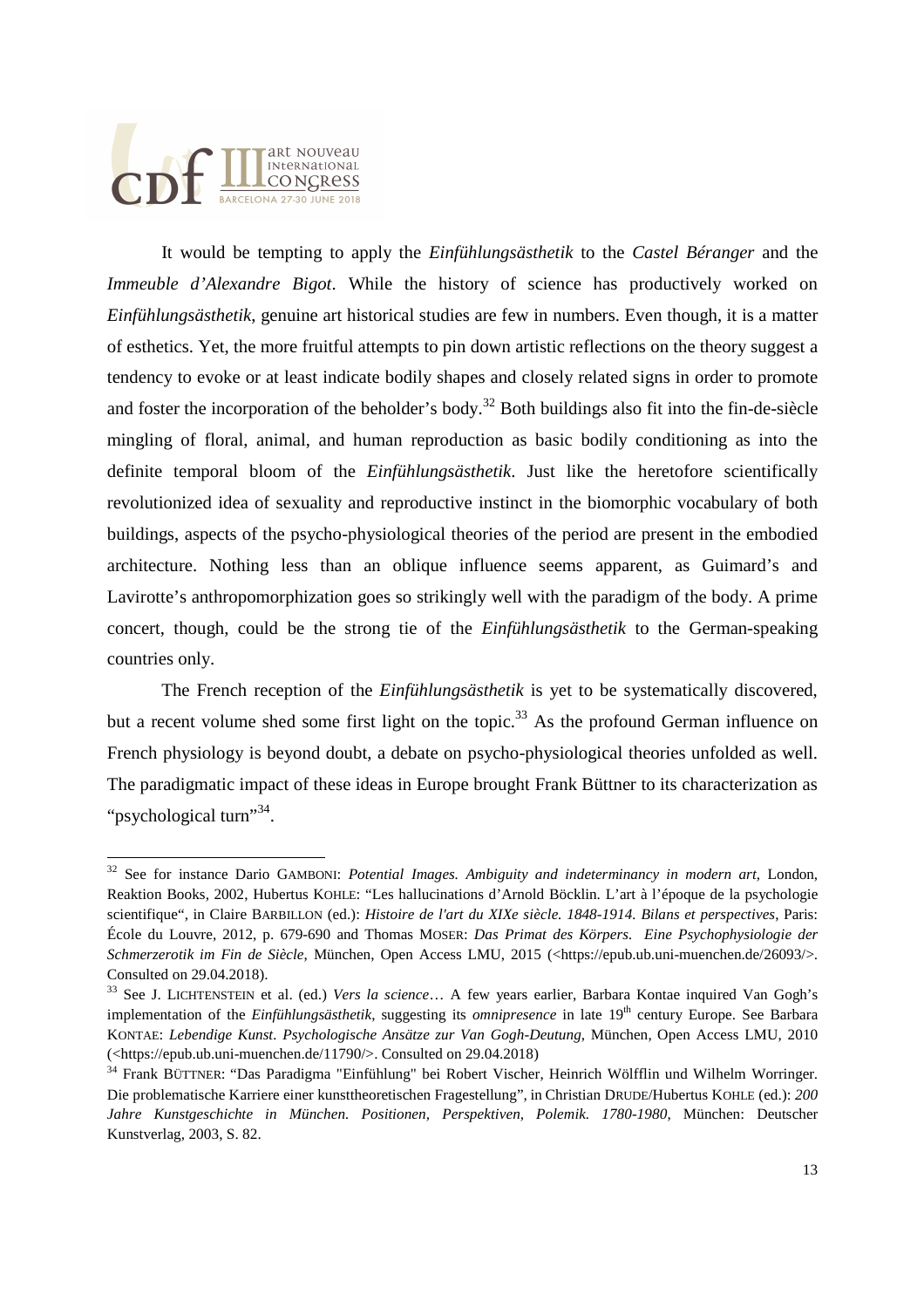In comparison to Germany, French esthetics were underdeveloped in the second half of the  $19<sup>th</sup>$  century to such an extent, that even French philosophers started to lament.<sup>35</sup> In consequence, French philosophy, art and literature were significantly geared to the theories originating from the country neighboring in the northeast. For example, the immediate translations of German studies give further evidence to this assumption.<sup>36</sup> This development has been retraced by Jacqueline Lichtenstein in the field of esthetics.<sup>37</sup> Yet, an immediate reception of *Einfühlungästhetik* has not been undertaken exhaustively. Around 1900, pertinent journals like the *Revue philosophique de la France et de l'étranger* published reviews of German studies on the subject on a regular basis. Lipps, for instance, is cited even in French essays.<sup>38</sup> It becomes substantive that French intellectuals were well aware of the branch of study, when the esthetics of empathy is referred to as  $\mu$ un sujet souvent étudié en ce siècle $\mathfrak{e}^{39}$ . The corresponding expertise of French philosopher Lucien Arréat (1841-1922) hints at an even more far-reaching publicity:

> "L'Einfühlung, c'est-à-dire à la fois l'acte d'imagination par lequel nous entrons dans l'objet même de notre vision artistique, et le transport de notre sentiment à cet objet, qui semble acquérir ainsi le caractère de la personnalité et devient le symbole de nos états internes: en somme, un

l

<sup>35</sup> See for example Charles BLANC: *Grammaire des arts du dessin. Architecture, sculpture, peinture*, Paris, H. Laurens, 1880 (1867), p. 2 and Michel ESPAGNE: "La science du beau de Charles Lévêque", in J. LICHTENSTEIN et al. (ed.): *Vers la science*…, p. 33-45: 33.

<sup>36</sup> Patricia MATHEWS: *Passionate discontent. Creativity, gender, and French symbolist art*, Chicago, Univ. of Chicago Press, 1999, p. 48. In the case of psychophysiological studies, Italian surveys, for instance those of Paolo Mantegazza and Giuseppe Sergi were translated just at the same pace.

<sup>37</sup> Jacqueline LICHTENSTEIN: "Victor Basch et l'esthétique expérimentale. Une histoire oubliée de l'esthétique française", in J. LICHTENSTEIN et al. (ed.) : *Vers la science*…, p. 87.

<sup>&</sup>lt;sup>38</sup> See "Dr Paul Stern: Einfühlung und Association in der neueren Aesthetik. Ein Beitrag zur psychologischen Analyse der ästhetischen Anschauung", *Revue Thomiste*, 6, 1898, p. 241-243: 242 and Lucien ARRÉAT: "Paul Stern. Einfühlung und Association in der neueren Aesthetik", *Revue philosophique de la France et de l'étranger*, 23, 1898, p. 183. Also, his own work was frequently reviewed in France: "Theodor Lipps. Einfühlung, innere Nachahmung und Organenempfindung", *Revue philosophique de la France et de l'étranger*, 28, 1903, p. 660f and M. KREBS: "Theodor Lipps. Aesthetik. Psychologie des Schönen und der Kunst. 1. Teil. Grundlegung der Ästhetik", *Revue philosophique de la France et de l'étranger*, 29, 1904, p. 544.

<sup>39</sup> "Dr Paul Stern…", p. 242.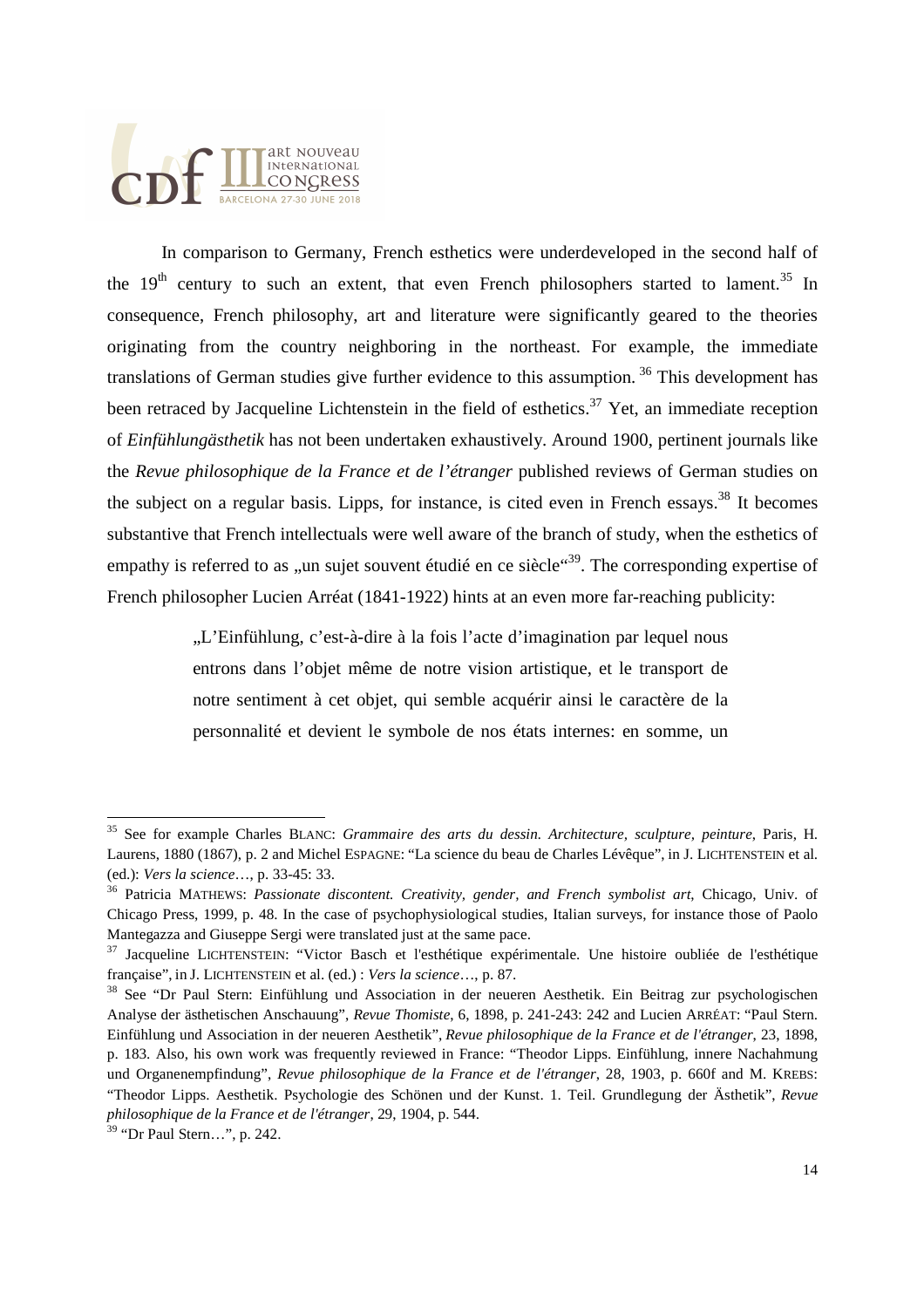

double procédé d'identification avec les choses et d'anthropomorphisme."<sup>40</sup>

 In his critical volume on Kant from 1896, Victor Basch (1863-1944) elaborates on the *Einfühlungsästhetik* in extenso and reveals himself to be quite fond of the concept.<sup>41</sup> Within his own work, Basch then refers to bodily empathy as "imitation intérieure"<sup>42</sup>.

 With comprehensive studies in mind, like Clementina Anstruther-Thomson (1857-1921) and Vernon Lee's (1856-1935) *Beauty and Ugliness* from 1897, it becomes clear, that the esthetics of empathy were perceived as an originally German field, but nonetheless, necessarily known in France and Great Britain as well. $43$  Around the turn of the century, it had become a phenomenon widely noticed and considered.<sup>44</sup> The circulation of familiar theories in France becomes verisimilar in consequence, demanding further investigation that would exceed the scope of this paper.

<sup>40</sup> L. ARRÉAT: "Paul Stern…", p. 183.

<sup>41</sup> Victor BASCH: *Essai critique sur l'esthétique de Kant*, Paris, Germer Bailliere, 1896, p. 285-299. There, Basch references Friedrich and Robert Vischer, Johannes Volkelt, Herman von Lotze, Helmholtz and Karl Groos by name. Basch must be considered a marvelous expert on the German discourse accompanying the *Einfühlungsästhetik*. Later on, he describes the process as follows: "'Sich einfühlen' veut dire se plonger dans les objets extérieurs, se projeter, s'infuser en eux. interpréter les Moi d'autrui d'après notre propre Moi, vivre leurs mouvements, leurs propres gestes, leurs sentiments et leur pensées; vivifier animer, personnifier les objets dépourvus de personnalité, depuis les éléments formels les plus simples jusqu'aux manifestations les plus sublimes de la nature et de l'art". Victor Basch: "Les grands courants de l'esthétique allemande contemporaine", *Revue philosophique de la France et de l'étranger*, 73, 1912, p. 22-43 and 167-190 : 34.

<sup>&</sup>lt;sup>42</sup> See J. LICHTENSTEIN "Victor Basch...". In 1909, Edward Titchener introduced the term .empathy' as the English equivalent to the German 'Einfühlung'. Edward B. TITCHENER: *Lectures on the experimental psychology of thoughtprocesses*, New York, The Macmillan Company, 1909, p. 21.

<sup>43</sup> Clementia Astrunther/ Vernon Lee: "Beauty and ugliness", in Clementia Astrunther/Vernon Lee (ed.): *Beauty and Ugliness. And other studies in psychological aesthetics*, London and New York: John Lane, 1912 (1897), p. 156-240. <sup>44</sup> "Le représentant le plus remarqué de la tendance psychologique pure est Théodore Lipps [...], pour qui la seule raison d'être de l'Esthétique est l'analyse du sentiment du beau et de l'Einfühlung". Maurice de WULF: "L'histoire de l'esthétique et ses grandes orientations", Revue néo-scolastique, 16, 1909, p. 237-257: 257. Even in the 1910s still, Basch regards the *Einfühlungsästhetik* as a central theory for the contemporaneous esthetics. See again V. BASCH: "Les grands courants…", p. 34.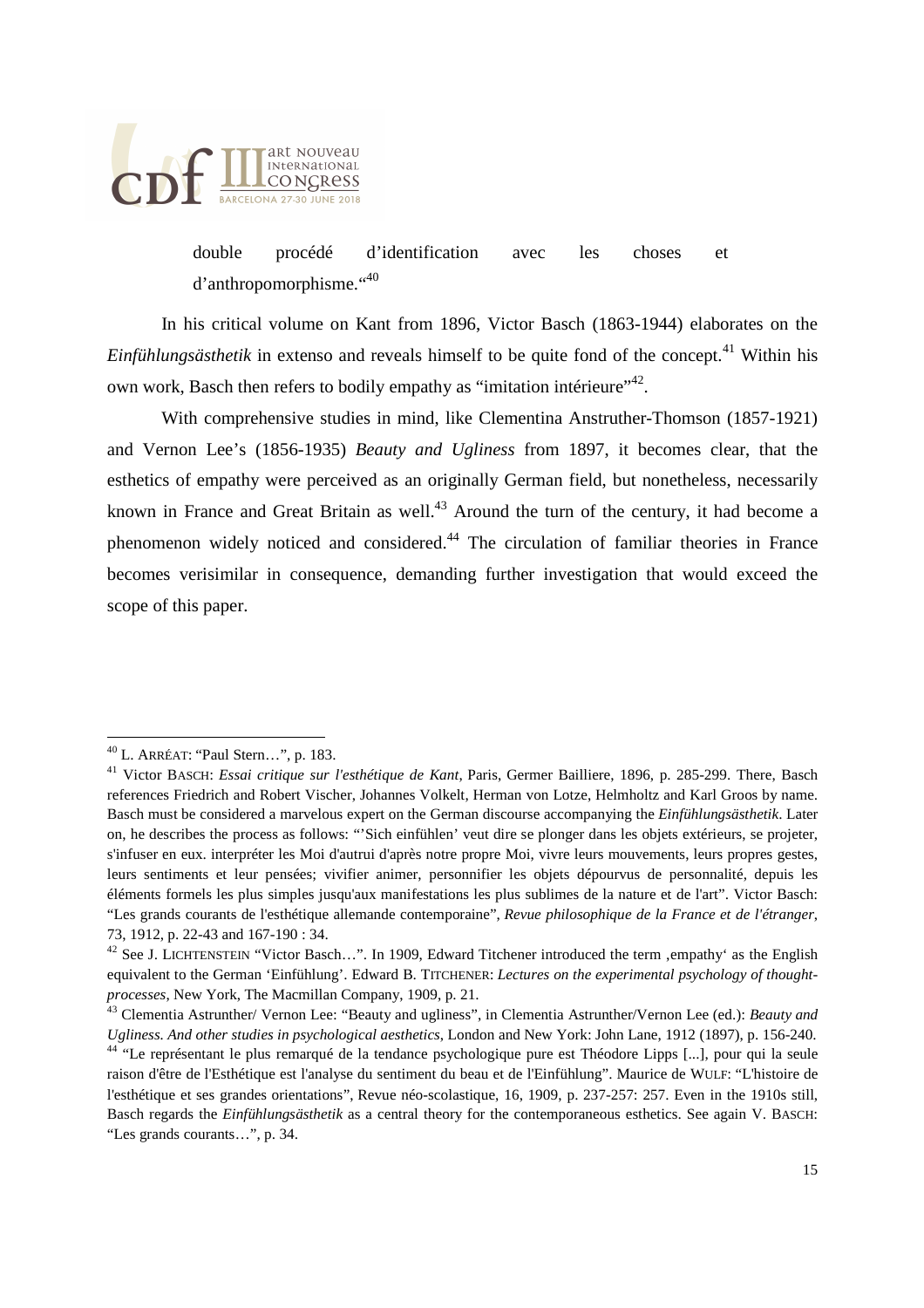

#### **Conclusion**

 The vestibule of Hector Guimard's *Castel Béranger* is dominated by the motif of the grotto. Due to the traditional analogy between grotto and womb, sexual implications come into play, consolidating anthropomorphism, the erotic, and aspects of embodiment within the framework of the Art Nouveau style. Providing the *Castel Béranger* with genitalia – as repeated by various buildings in the following years – adapts the architectural entity to a human body. As has been shown, the sources already suggest, that the building was viewed at as an anatomically human being. At the same time, the German-coined *Einfühlungsästhetik* reaches its apogee. It assumes, that relating of one's own body with esthetically appreciated objects designated the very core of art appreciation. Thereby, Guimard's anthropomorphization could be remarkably well constituted. At this point, it cannot be argued that the embodied architecture of both Guimard and Lavirotte is a realization of the *Einfühlungsästhetik* for direct reading. Nevertheless, *Einfühlungsästhetik* was known to French intellectuals. The underlying entanglement between spatial works of art and the bodily constitution of the beholding subject was a question of utmost importance to intellectuals in all fin-de-siècle Europe. Regarding the initial problem to find artistic output baring traces of late  $19<sup>th</sup>$  century body-projection theory, the embodied architecture discussed in Belle Époque Paris serves as a starting point for further investigations. If not immediate a mediated nexus between the two is manifest. They share the common premise that only the human body can substantiate adequate art appreciation. As recent studies have indicated, the consequent fin-de-siècle enthusiasm towards phenomena of embodiment will deserve much more art historical attention in the future.